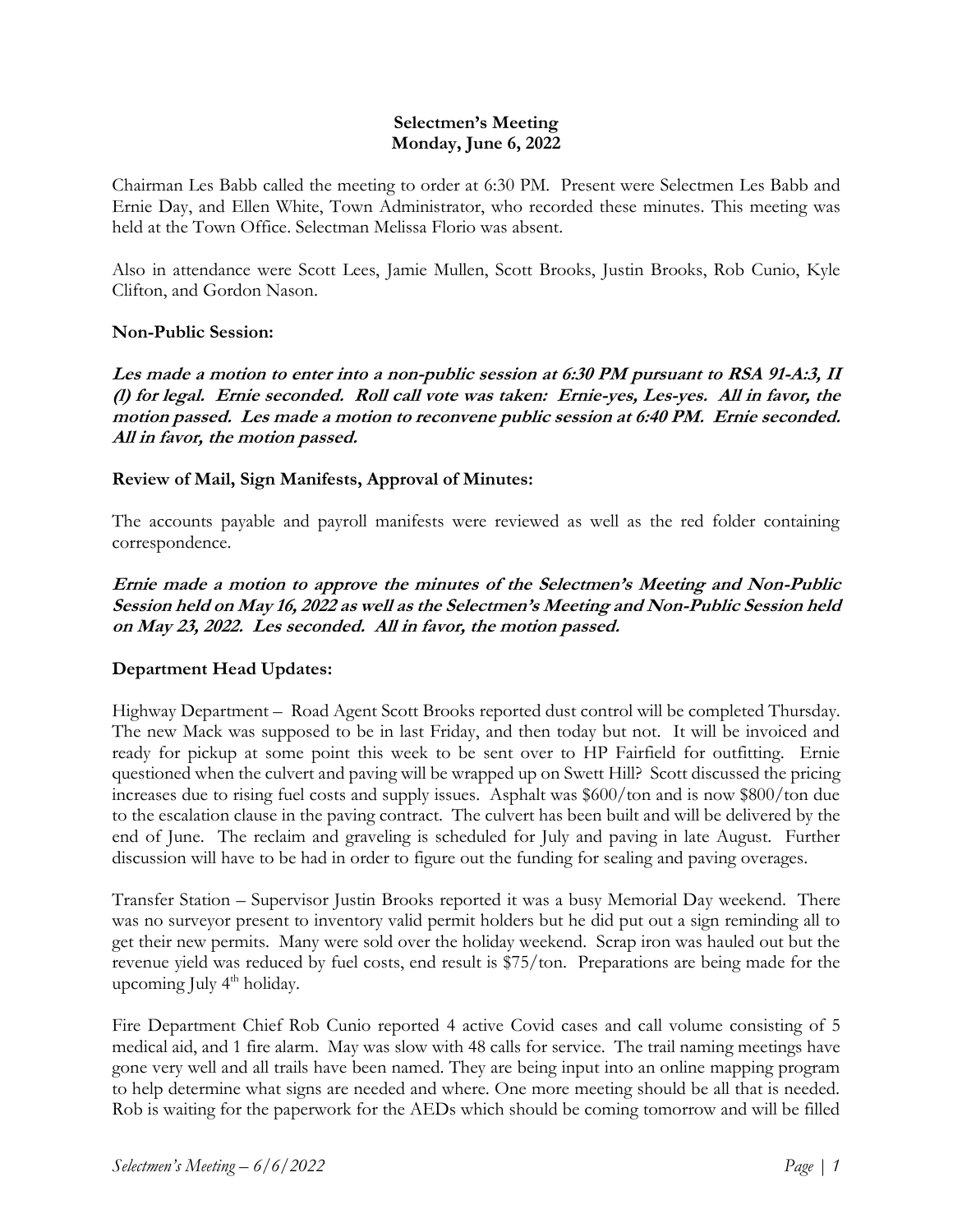out and submitted for grant reimbursement. The batteries are in for the new radios and speaker mics have been shipped. Ossipee Mountain Electronics will be coming over to reprogram and bring the remaining items. The state grant program requires proof of payment of the invoice to be reimbursed. Forestry II is back in service. Rob stated he has not flushed the village hydrants yet as he has been waiting to hear back from the property owner. Ellen stated there is a response in the Selectmen's folder. Rob stated that after research on pricing for lobsters the association has decided the pricing is too high to hold a lobster supper. Instead, they will be hosting a family event fundraiser with toucha-truck, bouncy house, dunk tank and raffle. The boat and trailer registration forms were submitted for signatures. Les questioned if the trail names will be on regular signs that Scott Brooks can order? Rob responded that they will be discussing the signs at the next meeting.

Police Department – Chief Jamie Mullen reported the triathlon was held this past weekend and all went well. Effingham PD assisted with traffic control and he is grateful for the support between the departments. With warmer weather here, patrols are being made regularly at the beaches and tickets are being issued. Complaints are anticipated. Jamie stated that behavior indicates their flexibility to work with violators. Their goal is to keep the beaches open and behavior under control. The radar trailer will be going out this week.

Scott Brooks discussed two available processes for sealing through All State Asphalt; rubber chip sealing is one day of work and requires a 20k square yard minimum. The current price is \$5.05/square yard and would require \$100,000+ and only \$52,000 was raised in the warrant article. The second option is \$3/square yard and is done by a different crew. It is applied like hot asphalt and swept immediately. The rubber chip seal does not seem to be an option this year due to the cost and he does not want to defer it any longer since the pandemic put all projects behind schedule. Ernie questioned if Scott has any forecast as to when things may turn around. Scott responded that they're saying gas could be \$10/gallon and diesel \$20/gallon by summer; cuts have to be made somewhere without cutting into winter road maintenance. The current fuel contract expires at the end of August and will be going out to bid in July. Discussion on holding a public hearing to increase the sealing and paving warrant article amounts raised using unreserved fund balance. Ellen will reach out to NH DRA to start the process. Scott stated the rubber chip seal can only be scheduled into the end of August; the second process can be done up until October.

Town Office – Administrator Ellen White reported the audit is pretty well wrapped up with a few items such as the capital assets left to complete. A progress invoice was received today for 75% of the total cost. A fireworks ordinance sign was presented for consideration and a quote has been received for larger yard signs at \$275.00 for 20 signs. Jamie stated that he has not been receiving any complaints. Ernie was in favor of ordering the signs. Les reported an ad has been placed on the Ossipee Lake Village sign for the fireworks store; Scott will get it removed. Les questioned the status of the state bridge aid? Ellen copied State Rep Mark McConkey on her last request and he has since reached out to Commissioner Sheehan for assistance. No further updates are available since an out of office response was received last Wednesday. Ellen reviewed the minimal cost amounts that are in question holding up the reimbursement.

Justin stated the contract with Casella expires at the end of this year and questions when it will be going out to bid. The last RFP will be circulated for review and this will be added as an agenda item for next week.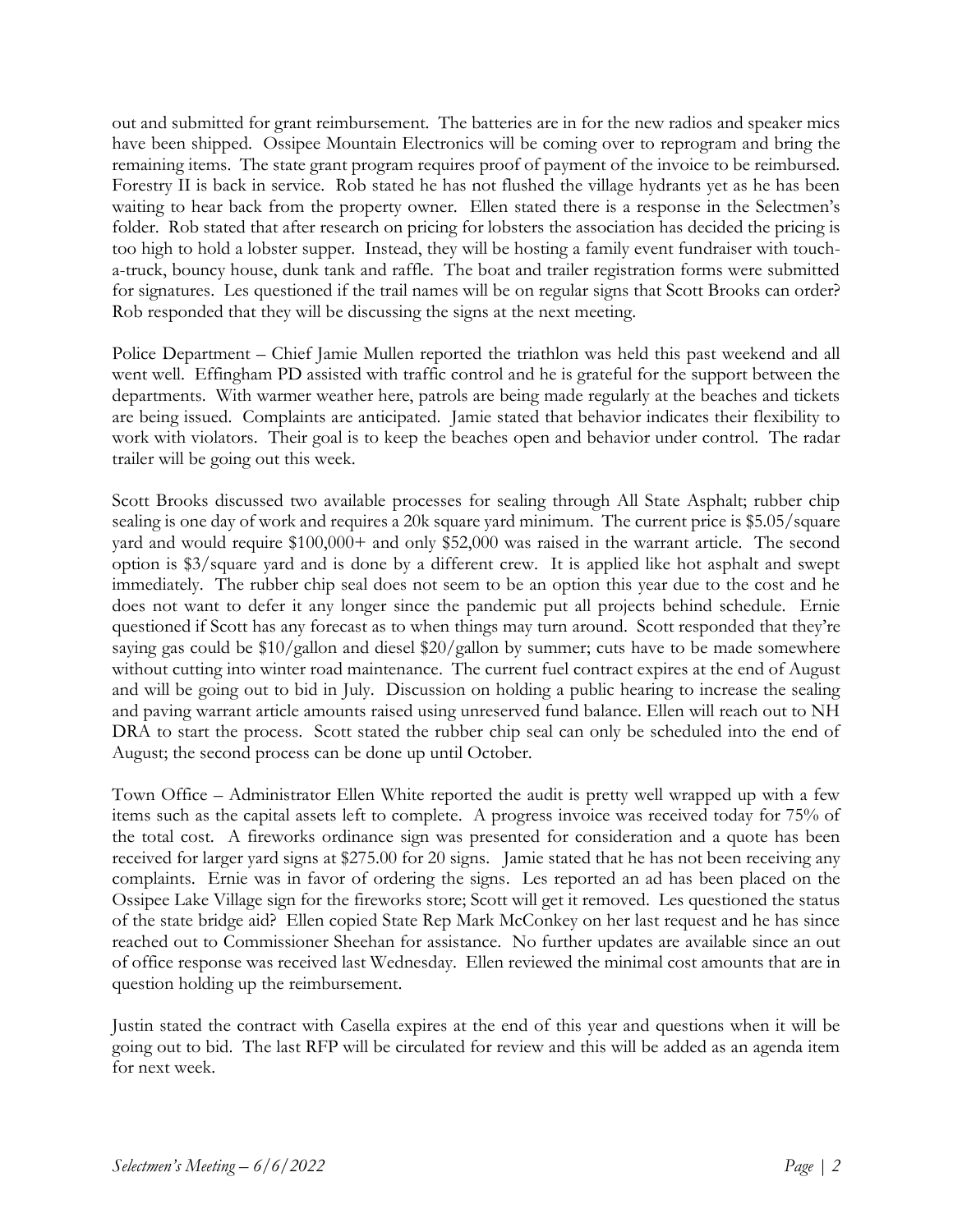Tax Collector Ann Babb distributed a list of delinquent properties eligible for tax deeding. **She suggests scheduling the tax deeding for July 18. The Board agreed.** She will be mailing out the lien letters exactly 30-days before the date of taking.

# **Public Input:**

Gordon Nason questioned a story he has heard around town regarding flags that were proposed to be installed on the utility poles and all the Selectmen had to do is to sign a form with Eversource. Les responded that the proposal came in for the installation of 3 flags at \$90/each to be purchased by the Old Home Week Committee but they were not sure if Eversource would install them or how they would be installed or maintained so the Selectmen said no. Ernie stated that if the Old Home Week Committee is purchasing them and handling the coordination of the install, he is in favor. Gordon stated with the name Freedom and the number of veterans and those actively serving from Freedom, it is a good idea. It was also rumored that too many flags in town would be tacky; Gordon stated that no American flag is too tacky. Ernie agrees. Les stated that he wants to make sure that Eversource is handling the installation to meet height regulations for traffic coming through town and to ensure public safety. Ernie will make some phone calls to coordinate the appropriate contact is made for Eversource to install. **The Board was in agreement to reconsider the request with the caveat that Eversource handles the installation.** Ellen will pull out the agreement with Eversource for signatures next week.

## **Appointments:**

*Anne Cunningham re: STR Enforcement* - Anne referenced the information she distributed earlier today, attached to these minutes for reference. To date, three conditional use permit applications have been received. She is willing to draft a letter to those we know are advertising in order to bring them into compliance. In speaking with Attorney Gorrow, she suggests the town be even-handed in sending a notice of violation letter rather than a cease-and-desist. Anne volunteered to take the active listings from the VRBO and AirBnB sites and compile the listing of properties from the town's assessing database. **The process will be three stages: letter, response, application. Properties that do not meet the requirements of the conditional use permit may appeal the administrative decision to the ZBA. Those that do not respond will be taken to court for action. The Board was in agreement.** Ernie requested Anne track her time spent on this project. The content of the letter will address the number of days to comply with penalty assessment commencing the date the letter is sent, certified mail, return receipt requested and first class. Anne will work on the letter with Attorney Gorrow.

Alan Fall was present to **request use of the first-floor kitchen and staging area of the Masonic Lodge for the Rubber Ducky food service and ice cream social. These events are responsible for Carroll Lodge's charitable contribution to the food pantry and other purposes. The Board**  was in favor. Les suggests leaving the doors open until exit signs and other safety requirements are able to be put in place.

# **Old / New Business / Discussion:**

A letter received from Sarah Tabor regarding the hydrant flushing was reviewed and discussed.

Justin Brooks announced he is considering resigning from the FAC.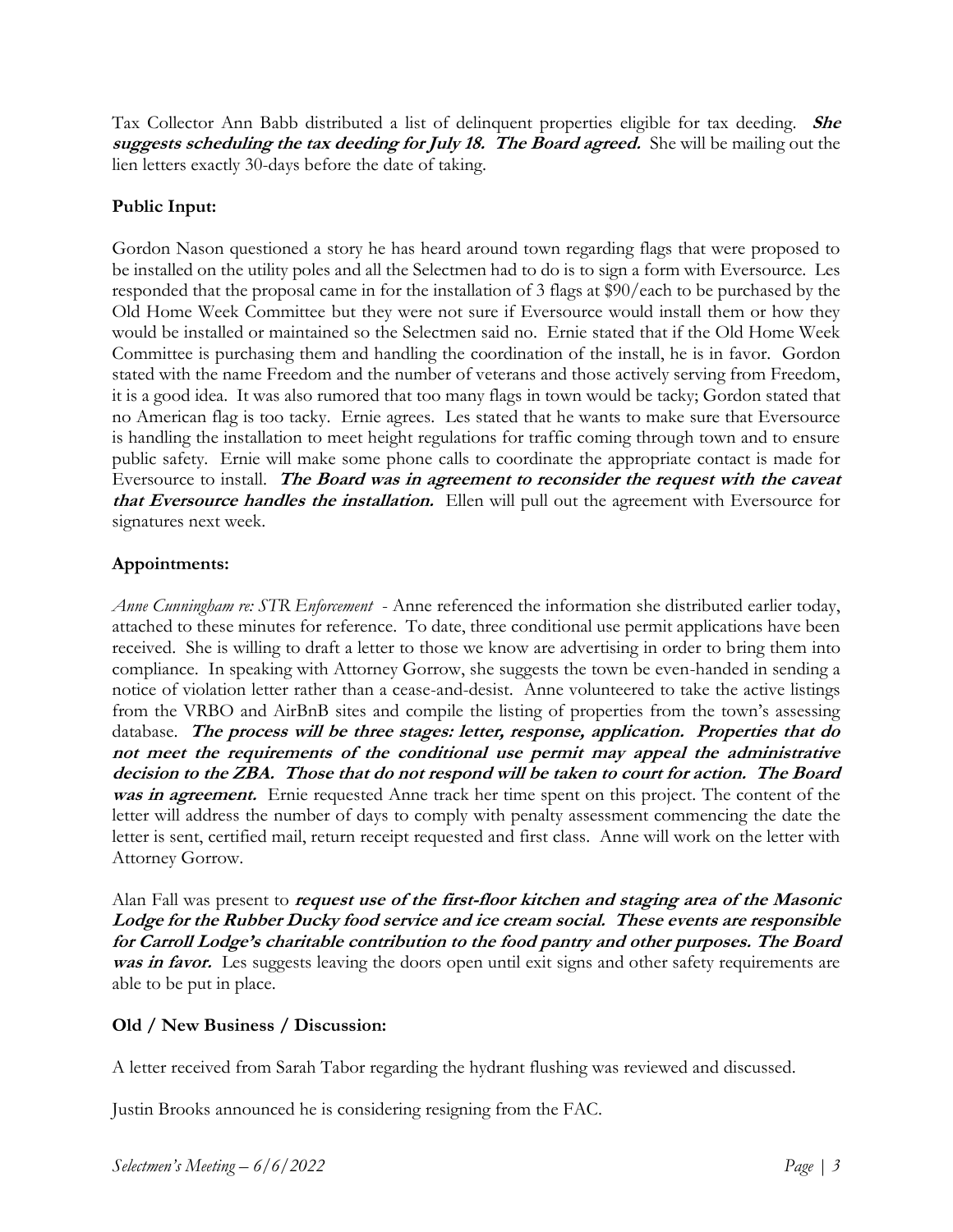#### **Non-Public Session(s):**

**Les made a motion to enter into a non-public session at 7:35 PM pursuant to RSA 91-A:3, II (c) for reputation. Ernie seconded. Roll call vote was taken: Les-yes, Ernie-yes. All in favor, the motion passed. Les made a motion to reconvene public session at 8:10 PM. Ernie seconded. All in favor, the motion passed.**

#### **Discussion continued:**

The Board reviewed a counter offer received on the Pequawket Trail and Intervale Ave. properties. **Les suggested acceptance of the counter offer for \$78,500 on the Pequawket Trail property only, and offering an open bid process for the Intervale Ave property. Ernie agreed.**

#### **Adjournment:**

Being no further input, Les made a motion to adjourn. Ernie seconded. All in favor, the motion passed.

The meeting adjourned at 8:31 PM.

#### **Consent Agenda:**

| Accounts Payable – Week ending $5/27/2022 \& 6/3/2022$                                | Approved  |
|---------------------------------------------------------------------------------------|-----------|
| Payroll Manifest – Week ending 5/25/2022 & 6/1/2022                                   | Approved  |
| Minutes – Selectmen's Meeting & Non-Public Session – 5/16/2022                        | Approved  |
| Minutes – Selectmen's Meeting & Non-Public Session – $5/23/2022$                      | Approved  |
| Request for Abatement - Dianna & Calvin Corey, Jr., Map 60, Lot 1-YOW16               | Approved  |
| Request for Abatement – Carroll County YMCA, Map 1, Lots 15-2 & 15-3                  | Approved  |
| Request for Abatement – Phyllis & Bill Cooper, Map 60, Lot 1-YOW21                    | Approved  |
| Request for Abatement – Kim Cutter, Map 60, Lot 1-N42                                 | Approved  |
| Agreement - Matt & Heidi Glavin re: Detached ADU acknowledgement                      | Approved  |
| Agreement – Forest Protection Cooperative Agreement – 2011 EZ Loader Trailer          | Approved  |
| Agreement - Forest Protection Cooperative Agreement 2010 North River Boat             | Approved  |
| Bill of Sale – Town of Hiram re: 2016 Ford F-550                                      | Approved  |
| Offer – Pequawket Trail & Intervale Ave properties                                    | Withdrawn |
| Offer – Pequawket Trail & Intervale Ave properties                                    | Countered |
| Letter – to: Kyle Clifton re: Response to email of $5/17$ on STR grandfathered status | Approved  |
| Quotation - Minuteman Press re: Fireworks Ordinance Signage                           | Approved  |

#### **Correspondence:**

| Minutes- Zoning Board of Adjustment Meeting $-5/24/2022$                               | Reviewed |
|----------------------------------------------------------------------------------------|----------|
| Application - Wetlands PBN: 1031 Ossipee Lake Road                                     | Reviewed |
| Notice of Decision – ZBA: Mark S. Morrow Rev. Trust–Special Exception Granted Reviewed |          |
| Notice of Decision – ZBA: Mark S. Morrow Rev. Trust-Special Exception Granted Reviewed |          |
| Notice of Decision – ZBA: Mark S. Morrow Rev. Trust-Variance Granted                   | Reviewed |
| Notice of Decision – ZBA: William Larson Trust – Variance Granted                      | Reviewed |
| Notice of Decision – ZBA: Palacio Rev. Trust – Variance Granted                        | Reviewed |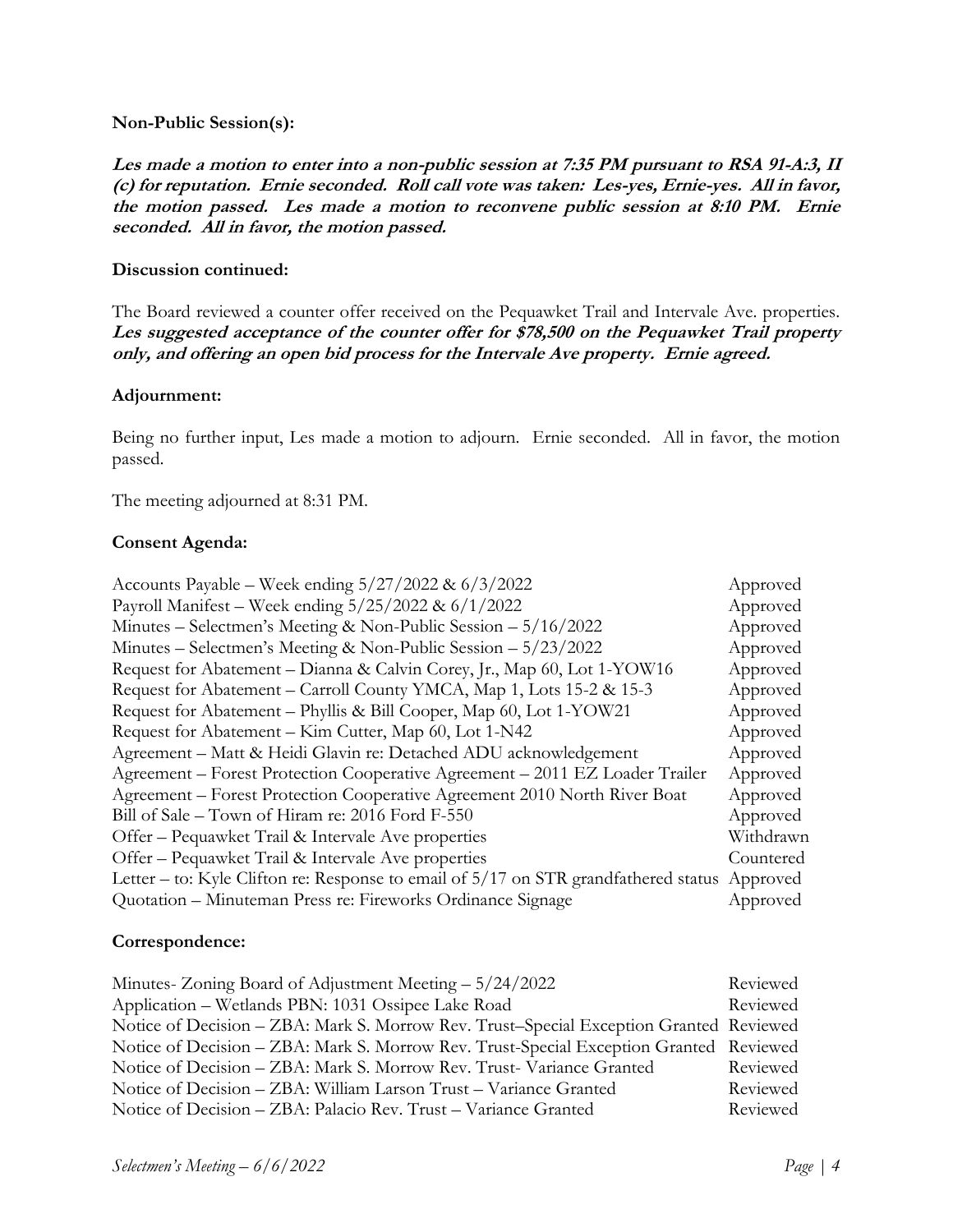# **Correspondence continued:**

| Notice of Decision - ZBA: Palacio Rev. Trust - Special Exception Granted       | Reviewed |
|--------------------------------------------------------------------------------|----------|
| Notice of Decision - ZBA: Daniel Mullane/Julian Samaro-Special Except Granted  | Reviewed |
| Notice of Decision - ZBA: Daniel Mullane/Julian Samaro-Variance Granted        | Reviewed |
| Notice of Decision - ZBA: Mogan Irrevocable Trust-Variance Granted             | Reviewed |
| Notice of Decision - ZBA: Mogan Irrevocable Trust-Variance Granted             | Reviewed |
| Notice of Decision - ZBA: Mogan Irrevocable Trust-Variance Granted             | Reviewed |
| Notice of Decision - ZBA: Benjamin J. McKillip-Variance Granted                | Reviewed |
| Notice of Decision - ZBA: Benjamin J. McKillip-Variance Granted                | Reviewed |
| Notice of Decision - ZBA: Benjamin J. McKillip-Variance Granted                | Reviewed |
| Notice of Decision - ZBA: Benjamin J. McKillip-Variance Granted                | Reviewed |
| Notice of Decision - ZBA: Benjamin J. McKillip-Special Exception Granted       | Reviewed |
| Notice of Decision - ZBA: Martin Sholomith-Variance Granted                    | Reviewed |
| Notice of Decision - ZBA: Martin Sholomith-Variance Granted                    | Reviewed |
| Notice of Decision - ZBA: Martin Sholomith-Variance Granted                    | Reviewed |
| Notice of Decision - ZBA: Martin Sholomith-Special Exception Granted           | Reviewed |
| Notice of Decision - ZBA: Martin Sholomith-Special Exception Granted           | Reviewed |
| Letter – to Sarah Tabor re: Upcoming hydrant flushing                          | Reviewed |
| Letter - Sarah Tabor re: Response to hydrant flushing                          | Reviewed |
| Letter – White Mountain Oil & Propane re: Easy Payment Budget Program          | Reviewed |
| Letter - Vacasa - Management proposal for 50 Eaton Road                        | Reviewed |
| Letter - to Linda Mailhot re: Appointment to FCC as Alternate                  | Reviewed |
| Letter - to Don Harris re: Appointment to FAISC                                | Reviewed |
| Letter - to Northeast Earth Mechanics, Inc. re: Gravel crushing contract award | Reviewed |
| Letter – Tri-County Community Action re: Thanks for program support            | Reviewed |
| Letter - to State Hazard Mitigation Officer re: Request for LHMP Grant R/I     | Reviewed |
| Email - to Kaye Noullett re: Response to Transfer Station Concerns             | Reviewed |
| Email – to Ron Kleiner, NH DOT re: State Bridge Aid Request for R/I            | Reviewed |
| Receipt – Ricker Auto Salvage – Scrap iron recycling revenue                   | Reviewed |
| Receipt - Tax Payment as Agreed                                                | Reviewed |
| Report - 2019 Lien/Unpaid Receivables                                          | Reviewed |
| Draft - Enforcement for STR Permit Violations                                  | Reviewed |

Respectfully submitted, Ellen N. White, Town Administrator

Approved by the Board of Selectmen on \_\_\_\_\_\_\_\_\_\_\_\_\_\_\_\_\_\_\_\_\_:

Ernest F. Day, Jr.

\_\_\_\_\_\_\_\_\_\_\_\_\_\_\_\_\_\_\_\_\_\_\_\_ \_\_\_\_\_\_\_\_\_\_\_\_\_\_\_\_\_\_\_\_\_\_\_ \_\_\_\_\_\_ABSENT\_\_\_\_\_\_\_